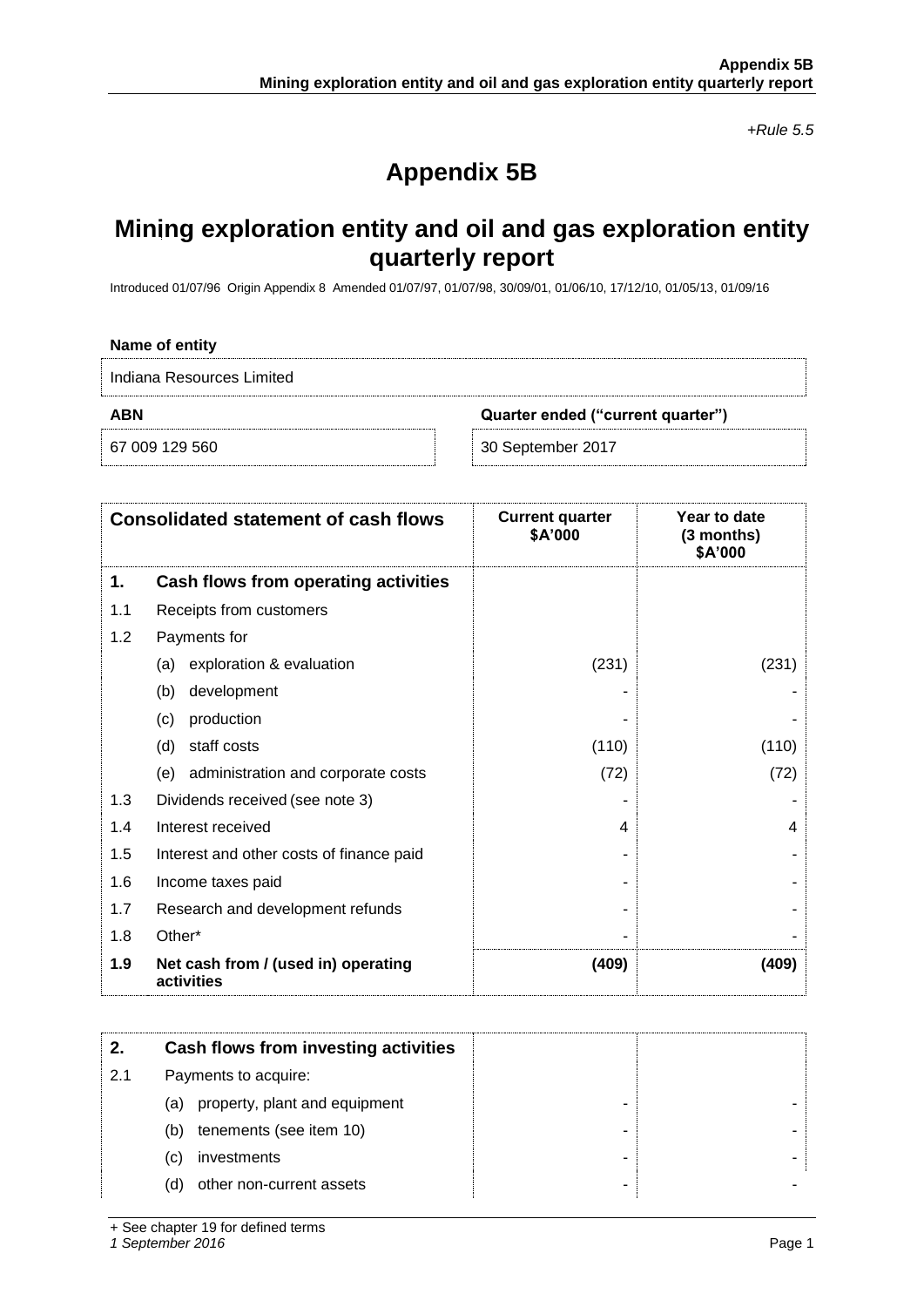|     | <b>Consolidated statement of cash flows</b>       | <b>Current quarter</b><br>\$A'000 | Year to date<br>$(3$ months)<br>\$A'000 |
|-----|---------------------------------------------------|-----------------------------------|-----------------------------------------|
| 2.2 | Proceeds from the disposal of:                    |                                   |                                         |
|     | property, plant and equipment<br>(a)              |                                   |                                         |
|     | tenements (see item 10)<br>(b)                    |                                   |                                         |
|     | investments<br>(C)                                |                                   |                                         |
|     | other non-current assets<br>(d)                   |                                   |                                         |
| 2.3 | Cash flows from loans to other entities           |                                   |                                         |
| 2.4 | Dividends received (see note 3)                   |                                   |                                         |
| 2.5 | Other (provide details if material)               |                                   |                                         |
| 2.6 | Net cash from / (used in) investing<br>activities |                                   |                                         |

| 3.   | Cash flows from financing activities                                           |  |
|------|--------------------------------------------------------------------------------|--|
| 3.1  | Proceeds from issues of shares                                                 |  |
| 3.2  | Proceeds from issue of convertible notes                                       |  |
| 3.3  | Proceeds from exercise of share options                                        |  |
| 3.4  | Transaction costs related to issues of<br>shares, convertible notes or options |  |
| 3.5  | Proceeds from borrowings                                                       |  |
| 3.6  | Repayment of borrowings                                                        |  |
| 3.7  | Transaction costs related to loans and<br>borrowings                           |  |
| 3.8  | Dividends paid                                                                 |  |
| 3.9  | Other (provide details if material)                                            |  |
| 3.10 | Net cash from / (used in) financing<br>activities                              |  |

| 4.  | Net increase / (decrease) in cash and<br>cash equivalents for the period |       |       |
|-----|--------------------------------------------------------------------------|-------|-------|
| 4.1 | Cash and cash equivalents at beginning of<br>period                      | 1,063 | 1,063 |
| 4.2 | Net cash from / (used in) operating<br>activities (item 1.9 above)       | (409) | (409) |
| 4.3 | Net cash from / (used in) investing activities<br>(item 2.6 above)       |       |       |
| 4.4 | Net cash from / (used in) financing activities<br>(item 3.10 above)      |       |       |
| 4.5 | Effect of movement in exchange rates on<br>cash held                     | (2)   | (2)   |
| 4.6 | Cash and cash equivalents at end of<br>period                            | 652   | 652   |

+ See chapter 19 for defined terms

*1 September 2016* Page 2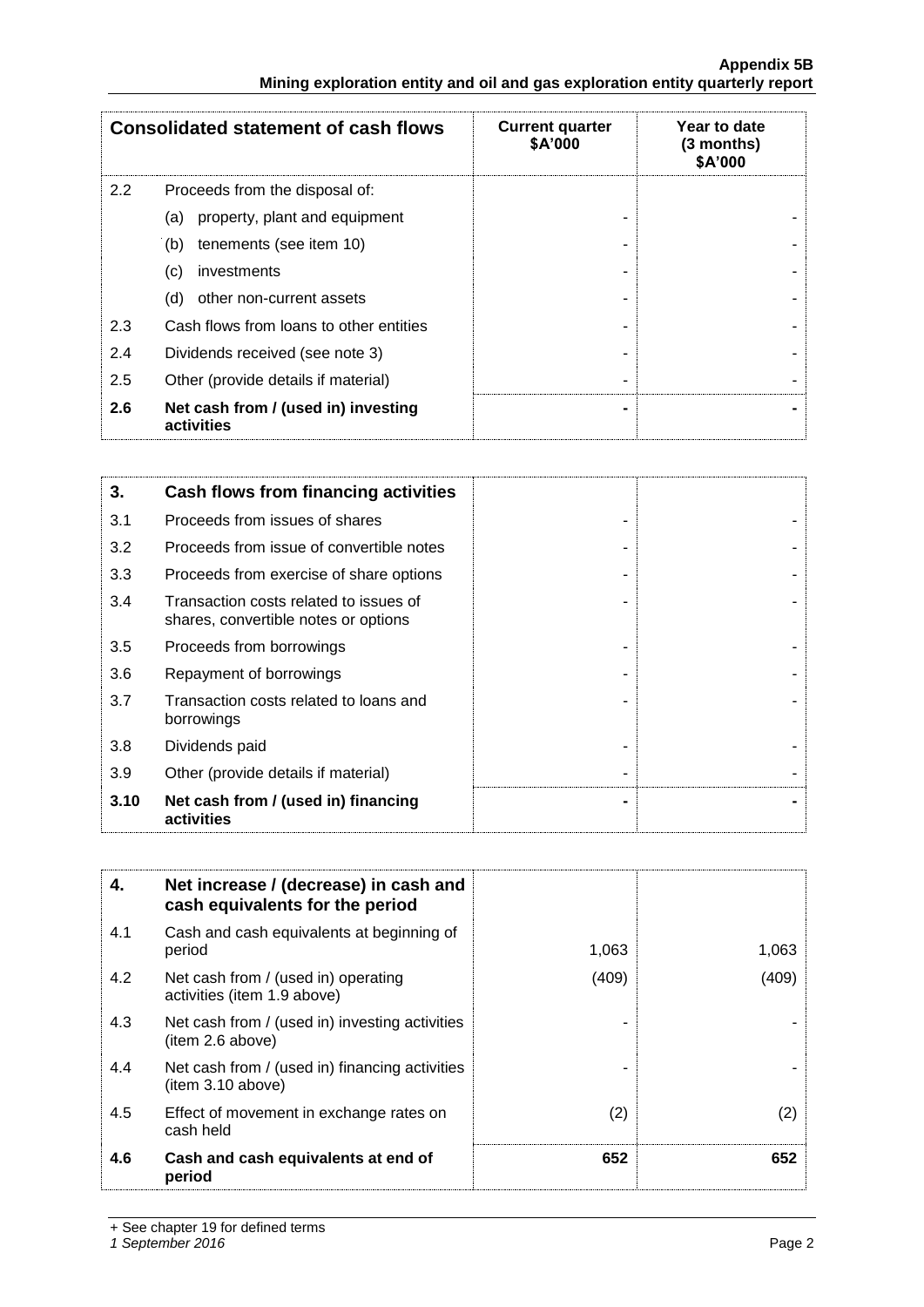| 5.  | Reconciliation of cash and cash<br>equivalents<br>at the end of the quarter (as shown in the<br>consolidated statement of cash flows) to the<br>related items in the accounts | <b>Current quarter</b><br>\$A'000 | <b>Previous quarter</b><br>\$A'000 |
|-----|-------------------------------------------------------------------------------------------------------------------------------------------------------------------------------|-----------------------------------|------------------------------------|
| 5.1 | <b>Bank balances</b>                                                                                                                                                          | 302                               | 222                                |
| 5.2 | Call deposits                                                                                                                                                                 | 350                               | 841                                |
| 5.3 | <b>Bank overdrafts</b>                                                                                                                                                        |                                   |                                    |
| 5.4 | Other ()                                                                                                                                                                      |                                   |                                    |
| 5.5 | Cash and cash equivalents at end of<br>quarter (should equal item 4.6 above)                                                                                                  | 652                               | 1.063                              |

| 6.                                                                                                                 | Payments to directors of the entity and their associates                            | <b>Current quarter</b><br><b>\$A'000</b> |
|--------------------------------------------------------------------------------------------------------------------|-------------------------------------------------------------------------------------|------------------------------------------|
| 6.1                                                                                                                | Aggregate amount of payments to these parties included in item 1.2                  | 88                                       |
| 6.2                                                                                                                | Aggregate amount of cash flow from loans to these parties included<br>in item $2.3$ | Nil                                      |
| 6.3<br>Include below any explanation necessary to understand the transactions included in<br>items $6.1$ and $6.2$ |                                                                                     |                                          |
| Managing Director's salary and Independent Directors quarterly fees.                                               |                                                                                     |                                          |

| Payments to related entities of the entity and their<br>associates | <b>Current quarter</b><br><b>\$A'000</b> |
|--------------------------------------------------------------------|------------------------------------------|

| Aggregate amount of payments to these parties included in item 1.2 |  |
|--------------------------------------------------------------------|--|
|                                                                    |  |
|                                                                    |  |

7.2 Aggregate amount of cash flow from loans to these parties included in item 2.3

| loans to these parties included                  |  |
|--------------------------------------------------|--|
|                                                  |  |
| esary to understand the transactions included in |  |

7.3 Include below any explanation necessary to understand the transactions included in items 7.1 and 7.2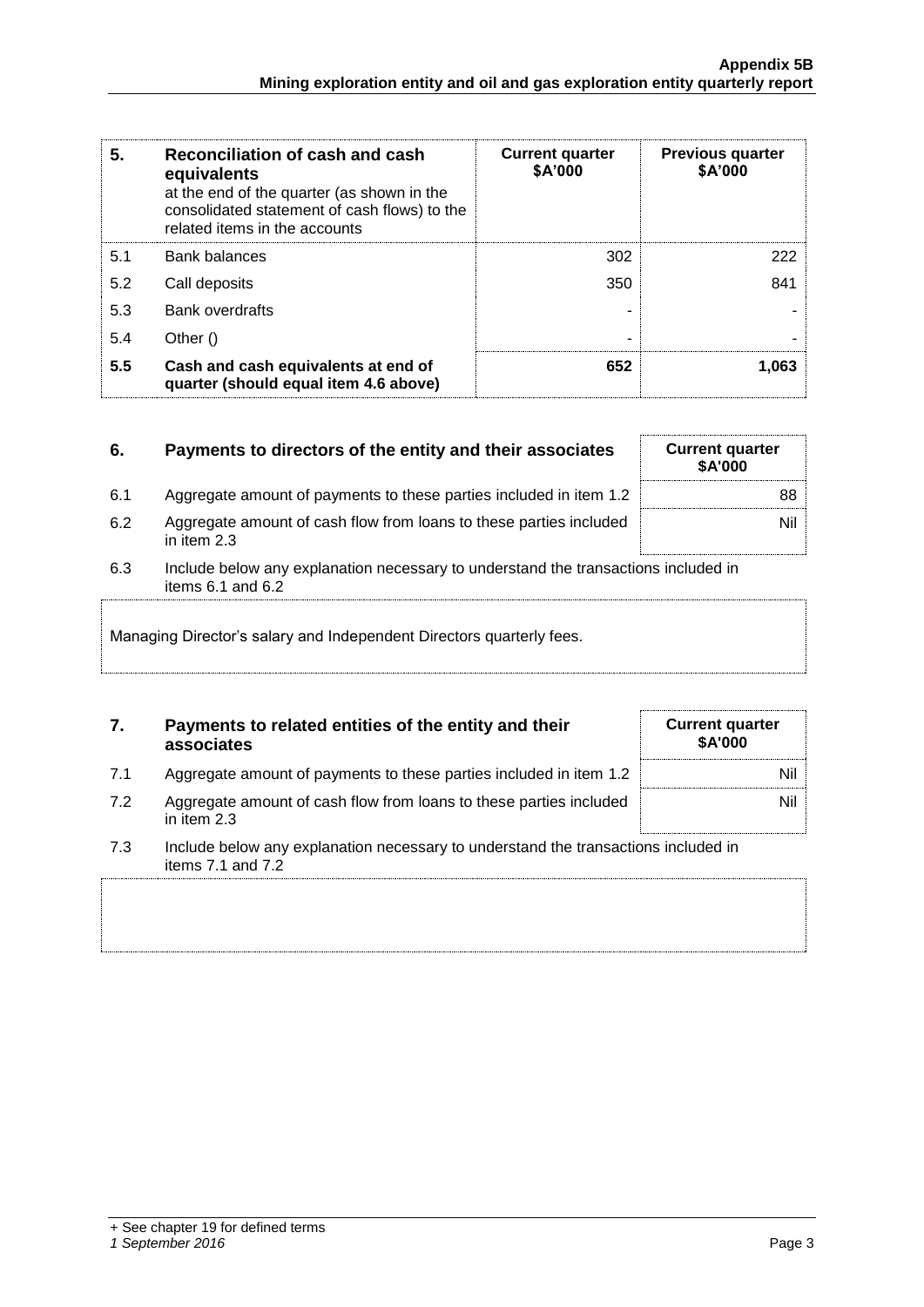| 8.   | <b>Financing facilities available</b><br>Add notes as necessary for an<br>understanding of the position | <b>Total facility amount</b><br>at quarter end<br>\$A'000 | Amount drawn at<br>quarter end<br>\$A'000 |
|------|---------------------------------------------------------------------------------------------------------|-----------------------------------------------------------|-------------------------------------------|
| .8.1 | Loan facilities                                                                                         | -                                                         |                                           |
| 8.2  | Credit standby arrangements                                                                             | -                                                         |                                           |
| 8.3  | Other (please specify)                                                                                  | -                                                         |                                           |

8.4 Include below a description of each facility above, including the lender, interest rate and whether it is secured or unsecured. If any additional facilities have been entered into or are proposed to be entered into after quarter end, include details of those facilities as well.

| 9.  | <b>Estimated cash outflows for next quarter</b> | \$A'000 |
|-----|-------------------------------------------------|---------|
| 9.1 | Exploration and evaluation                      | (58)    |
| 9.2 | Development                                     |         |
| 9.3 | Production                                      |         |
| 9.4 | Staff costs                                     | (110)   |
| 9.5 | Administration and corporate costs              | (91)    |
| 9.6 | Other                                           |         |
| 9.7 | <b>Total estimated cash outflows</b>            | 259)    |

| 10.  | Changes in<br>tenements<br>(items $2.1(b)$ and<br>$2.2(b)$ above)                                 | <b>Tenement</b><br>reference and<br><b>location</b> | Nature of interest | Interest at<br>beginning<br>of quarter | <b>Interest</b><br>at end of<br>quarter |
|------|---------------------------------------------------------------------------------------------------|-----------------------------------------------------|--------------------|----------------------------------------|-----------------------------------------|
| 10.1 | Interests in mining<br>tenements and<br>petroleum tenements<br>lapsed, relinquished<br>or reduced |                                                     |                    |                                        |                                         |
| 10.2 | Interests in mining<br>tenements and<br>petroleum tenements<br>acquired or increased              |                                                     |                    |                                        |                                         |